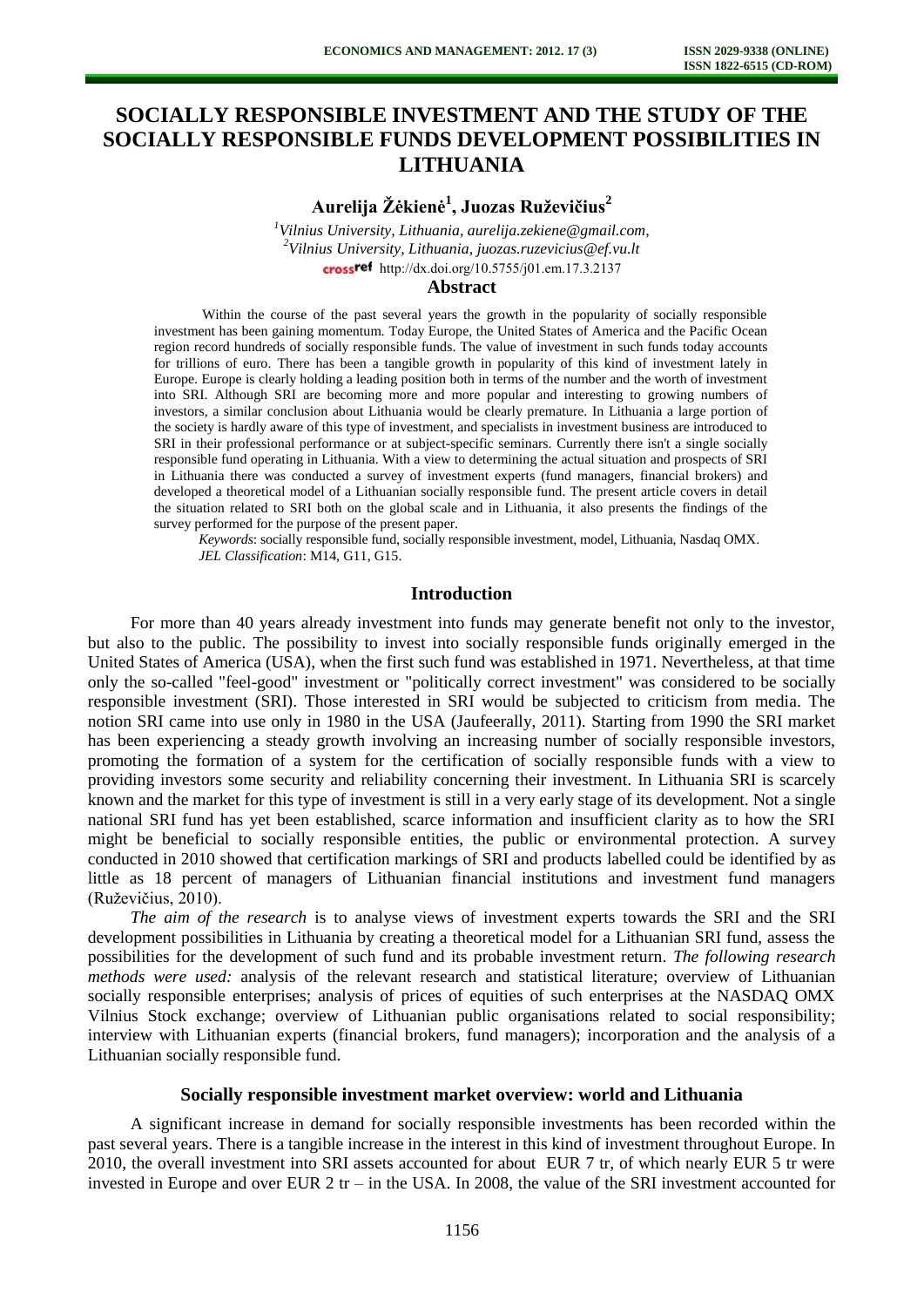EUR 5 tr showing the growth in the market in the course of the two years by as much as 40 percent (Nagata & Onoda, 2011). Therefore, despite the financial crisis that struck the world in 2008, socially responsible investment was steadily growing in volumes. Among European countries the largest growth in SRI was recorded in the United Kingdom. According to the estimates published by Vigeo, France retains a leading market position in SRI assets (38% of the European market) and fund number and is a domicile to the two largest SRI funds in Europe; the United Kingdom remains the second largest market (15%), closely followed by Switzerland (Vigeo, 2011). The socially responsible funds also are growing pretty fast in number. In the United States of America in the period from 1995 to 2010, the number of socially responsible funds increased nearly fivefold, from 55 to 250. Likewise, Europe has been observing a specifically rapid development of socially responsible funds, and in mid-2010, the number of such funds reached 879. The principal States reporting largest numbers of socially responsible funds were France, Belgium, United Kingdom and Switzerland (Žėkienė & Ruževičius, 2011). The Pacific Ocean Region currently records around 420 socially responsible investment funds (Nagata & Onoda, 2011). On the other hand, there is a growing influence globally of a new variety of SRI related to religious-ethnical requirements, and primarily, the Islamic Halal SRI [\(Jaufeerally,](http://www.springerlink.com/content/?Author=Reza+Zain+Jaufeerally) 2011; Ruževičius, 2012).

According to the findings of the survey conducted in 2010 by the European socially responsible investment forum (Eurosif) within the coming three years the principal factors facilitating the development of SRI will include the following: *demand from institutional investor; the uptake of voluntary initiatives such as the United Nations principles for responsible Investment; external pressures (non-governmental organizations, media, unions, etc.); demand from retail investors* (World Economic Forum, 2011). The leading positions among institution investors are clearly held by pension funds. Another factor significantly contributing to the promotion of socially responsible investment is the volunteer organizations, such as the Global Reporting Initiative (GRI), the United Nations, and other international organizations and institutions. A special role in this area is played by the United Nations. In 2010, more than 800 institutional investors were recorded as signatories to the principles of socially responsible investment promulgated by the United Nations. This contribution of the United Nations had its effect in Lithuania too. Since 1992, the United Nations Development Programme (UNDP) has been operational in Lithuania. The UNDP has, in cooperation with its partners, established the National responsible investment network in Lithuania and is currently coordinating the operations of the network, organizing training sessions and other events on SRI. Thus the operations of the network facilitate the development of socially responsible enterprises which in its own turn increases the possibilities for Lithuanian socially responsible funds to appear. The magazine "Atsakingas verslas" in Lithuania is published in cooperation with the UNDP. The appearance of the publication is a significant contribution to the spread of the SRI ideas, education of potential investors, it is also supportive of the emergence of Lithuanian socially responsible entities and the inclusion into socially responsible activities.

Socially responsible funds are the investment instruments open for investment for both natural and legal persons. Institutional investors may be entities, universities, hospitals, funds, insurance companies, public and private pension funds, non-profit seeking organizations or religious institutions. Until now institutional investors represent the largest and the most rapidly growing segment in the area of SRI. Currently, it is the institutional investors that are the principal driving force for the SRI market. Throughout the world more than 90 percent of socially responsible investment is represented by institutional investors. In Europe, there are growing numbers of natural persons acting as socially responsible investors with specifically large numbers of such investors in Belgium, Germany and France. Institutional investors though, have not been unanimous in their views towards the popularity of the SRI. Churches, as well as trusts and universities, might base their investment decisions on ethical, moral or social grounds or motivate them by their specific ideology. Insurance companies or pension funds often pursue a responsible investment strategy that matches their longer-term investment horizon (Deutsche Bank Research, 2010). It has been concluded that among private investors it is women and investors of more comprehensive educational background are investing the major part of their portfolio into socially responsible investment funds (Nilsson, 2009). A number of surveys conducted has confirmed that socially responsible investment funds are most often the targets for younger age and more educated people (Ruževičius, 2011 b; 2012).

Any information about the SRI in Lithuania so far is available on a more theoretical level, where more on the subject can be learned for studying purposes, at different seminars or in the professional environment. Although there is a trend to promote socially responsible activities which includes awards for best socially responsible entities, there is not a single socially responsible investment fund operating in the country. The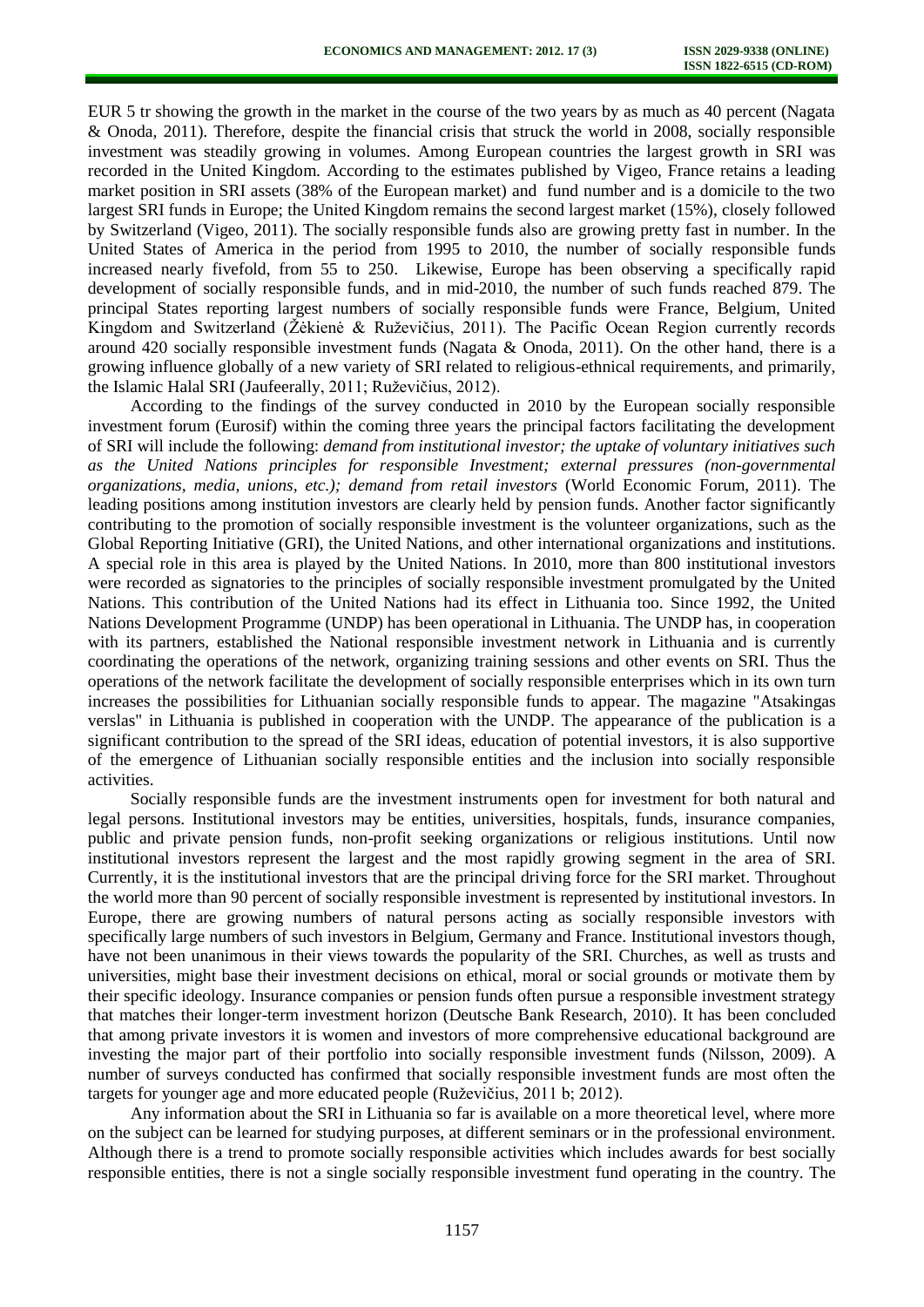choice for those preferring to invest into foreign socially responsible funds is also rather limited. Such funds are in most cases introduced to investors not as socially responsible funds, but rather as profit-making or including in their portfolios some well established and known companies. A comprehensive analysis of the current status of SRI has also shown that the major part of society is not aware of what the socially responsible investment is, and those familiar with the concept count in very small numbers (Ruževičius, 2010, 2011a, 2011b). There is further another issue – sometimes managers offering specific financial instruments are not aware themselves that their company is actually offering socially responsible investment funds. The number of socially responsible companies has not been increasing for the past several years already, and the surveys conducted by the authors have shown that the number of such entities in Lithuania has not changed since 2010 (67 in early 2012). Therefore, the development of the SRI requires bigger support from the State and international organizations.

## **Survey on socially responsible investment**

Any analysis of the SRI in Lithuania inevitably requires an overview of not only the current status, but also the analysis of future prospects. With a view to assessing the development prospects for SRI a survey of investment experts was conducted, in addition to the development of the theoretical Lithuanian model of a socially responsible investment fund. The purpose of the survey was to determine the views of investment experts to SRI and define the possibilities of such investment in the country. In view of the low level of awareness of SRI, the survey limited to only selected investment professionals – fund managers and financial brokers professionally related to investment and best aware of the situation, directly facing investing clients, and themselves in charge of managing of investment funds and investment portfolios. In attempts to identify resplendent eligible for the survey the authors first selected companies whose activities are related to investment, establishment, management and distribution of investment funds. Thus the sample was made of management companies, banks and financial brokerage firms registered in Lithuania. A quote sample method was used to compute the number of companies to be included into each subgroup; which was followed by a random selection of companies of each type and inquiries of financial brokers and fund managers working in the companies. Total 50 investment experts representing 23 companies were interviewed (Table 1).

| <b>Financial brokerage</b><br>firms | <b>Banks providing investment</b><br><b>services</b> | <b>Management companies</b>         |  |  |
|-------------------------------------|------------------------------------------------------|-------------------------------------|--|--|
| DV Invest                           | AB bank Swedbank                                     | Danske Capital investicijų valdymas |  |  |
| Finasta                             | AB bank Finasta                                      | DnB Nord investicijų valdymas       |  |  |
| Finbaltus                           | AB DnB Nord bank                                     | Dovre Forvaltning                   |  |  |
| Finvesta                            | AB SEB bank                                          | Finasta Asset Management            |  |  |
| Kapitalo srautai                    | AB Šiaulių bank                                      | <b>Lords LB Asset Management</b>    |  |  |
| <b>Orion Securities</b>             | AB Ūkio bank                                         | <b>MP Pension Funds Baltic</b>      |  |  |
| SEB Enskilda                        |                                                      | Orion Asset Management              |  |  |
|                                     |                                                      | Prudentis                           |  |  |
|                                     |                                                      | SEB investicijų valdymas            |  |  |
|                                     |                                                      | Swedbank investicijų valdymas       |  |  |

**Table 1**. Organizations surveyed on SRI issues

In order to achieve most accurate and objective assessment of the views towards SRI the survey was conducted on the basis of a questionnaire made up of 19 questions. For the purpose of the assessment of the expert opinion to SRI, 6 questions were formed on the basis of the Likert scale, where the respondents were requested to mark their view that best reflected their views in favour or against each of the statements. The statements that were marked as completely irrelevant, completely disagree or completely not interesting were assigned one point, and where such were assessed as very important, completely agree or very interesting – they were assigned 5 points. Two *filter questions* presented at the beginning of the questionnaire were to exclude non eligible respondents, and all questions were answered only by the respondents whose work was related to investment, and who were aware of SRI. The questionnaire included the following filter questions: *Is your work directly related to investment (investment funds, shares, bonds)?; Have you heard about socially responsible investment?* To ensure the confidentiality of the respondents and with a view to receiving the views of all eligible respondents, the questionnaire was uploaded into the internet website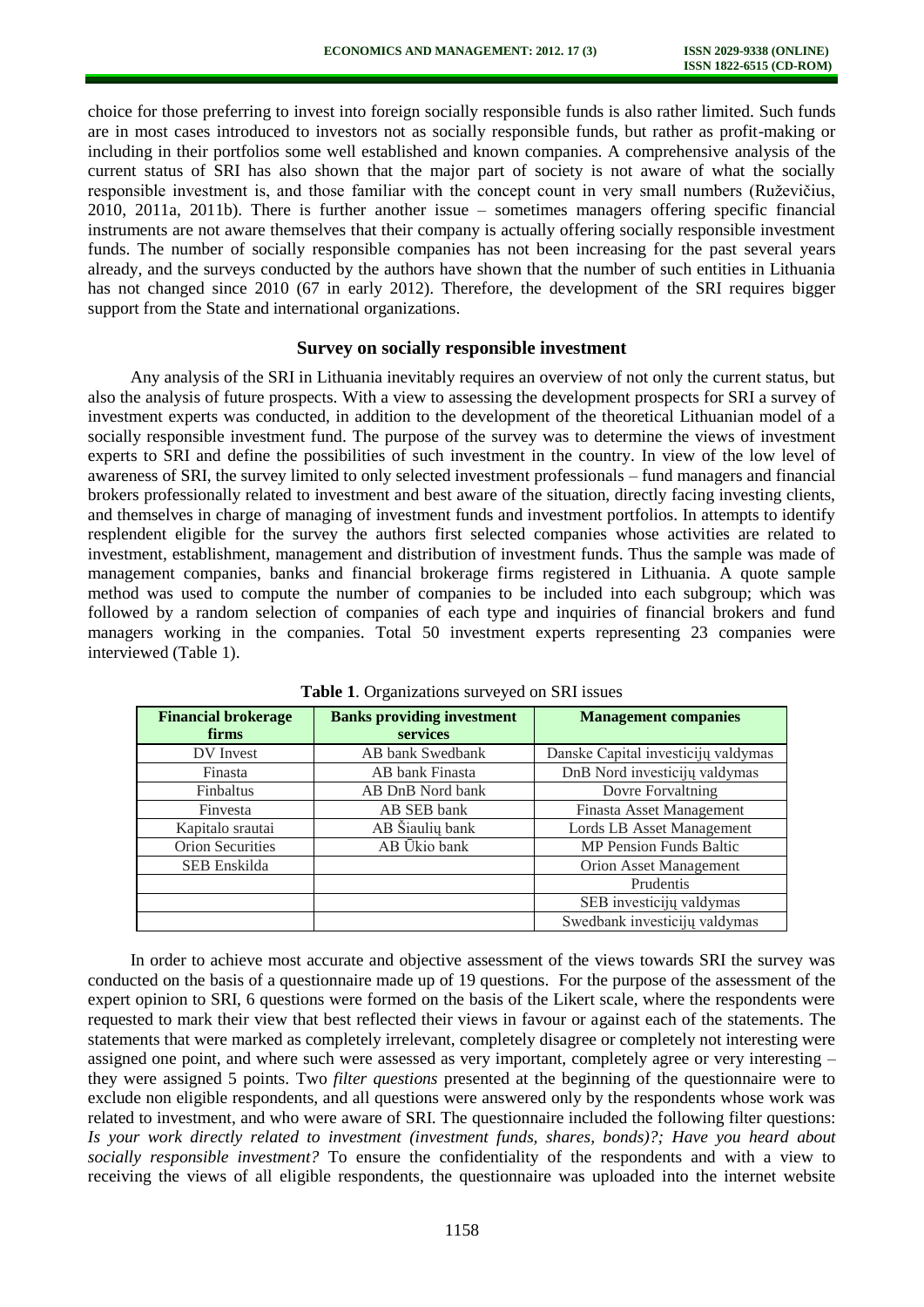Publika.lt. For the purpose of the survey electronic messages and reminders with the links to the questionnaire were forwarded to all companies selected.

Also for the purpose of the survey a theoretical model of a Lithuanian socially responsible investment fund was developed. The model was developed seeking to identify the feasibility for the appearance of a Lithuanian socially responsible investment fund, and to support the opinion of investment experts on the SRI development on the national scale. Seven Lithuanian socially responsible companies with their shares traded on the Nasdaq OMX Baltic Stock Exchange were selected for the development of the theoretical model of the fund. The sample comprised the following companies: APB Apranga (APG1L); AB Kauno energija (KNR1L); AB Šiaulių bankas (SAB1L); AB Teo LT (TEO1L); AB Ūkio bankas (UKB1L); AB Utenos trikotažas (UTR1L); AB Vilniaus baldai (VBL1L).

# **The analysis of the survey of investment experts**

The survey of investment experts lasted for 5 days. During the period the survey promoters received the questionnaires from all eligible respondents. The results of the survey were analysed in several aspects: 1) responses and their evaluation distribution in respect of each question; 2) differences in response selection according to the gender of the respondents; 3) differences in response selection according to age of the respondents; 4) differences in response selection according to the level of income of the respondents. The analysis of the response distribution in respect of each question showed that 43 percent of the respondents were accurately aware about SRI, in the meantime 10 percent of the respondents were not aware of it though being professionally related to investment business. 15 percent of the respondents have heard about SRI though were not aware of what it actually was. Therefore, in order to encourage an increasingly large part of investors to opt for socially responsible investment it is an absolute necessity to arrange training for people working in the investment sector. Public institutions should act as initiators for such training events. The results of the survey showed that as many as 81 percent of the respondents that were aware of the SRI, learned about that in their professional environment. This finding of the survey supports the conclusion that the major part of the society was not aware of the SRI, or was familiar with the concept to a very limited extent only. The findings also showed that actually the concept of SRI was known to professionals working with higher level of investment only. Not the less important assignment is to propagate the information about the SRI, as it is to substantiate why it is important, beneficial or necessary. As many as 78 percent of the respondents, despite being aware of the SRI in general, were little interested in the concept. The analysis of the Likert-type scales further led to the determination of the reliability of each scale. The Cronbach Alpha coefficient was used for that purpose. *The Cronbach Alpha coefficient is a measure of the internal consistency of the measurement scale summarizing the internal correlation of the scale elements.* The Cronbach Alpha coefficient must be not lower than 0.6. The scale is considered reliable when the coefficient is higher than 0.6. The Cronbach Alpha coefficient for the purpose of the survey showed that all Likert-type scales were reliable. In the assessment of the relevance of social responsibility the investment experts surveyed considered that the most important criteria for social responsibility were product safety, quality and publicly accessible annual activity reports. The average score of all criteria was higher than 4. In the opinion of the respondents the most relevant requirement was the transparent operations of the company involving the publication of annual activity reports and production of high quality output.

The interest level towards socially responsible investment also varies by different regions of the world. Not infrequently such investment has been criticized or viewed as negative phenomenon. The main reason for that being the insufficient transparency and the reliability of such investment. In Lithuania, the issue of SRI is still a novelty, therefore it was considered of utmost importance to identify the reasons that in the opinion of the socially responsible investment experts such funds were rarely selected by investors. The strongest agreement was with the statement that it is difficult to assess in what way investment into socially responsible products will affect the performance of the target company itself. The average scored of the statement was 4.08. The response distribution showed that possibly one of the reasons for not selecting SRI products was the insufficient belief among investors that social responsibility is not only a source for profiteering, but also a benefit for the company and for public at large.

For the purpose of the inclusion of a company into the composition of the socially responsible investment fund, the performance of each socially responsible company is thoroughly scrutinized. In most cases the selection of securities of a socially responsible company into the fund is performed using three methods: *screening, shareholder advocacy and community investing.* The monitoring method is further subdivided into positive and negative monitoring. The survey involved efforts to determine the opinion of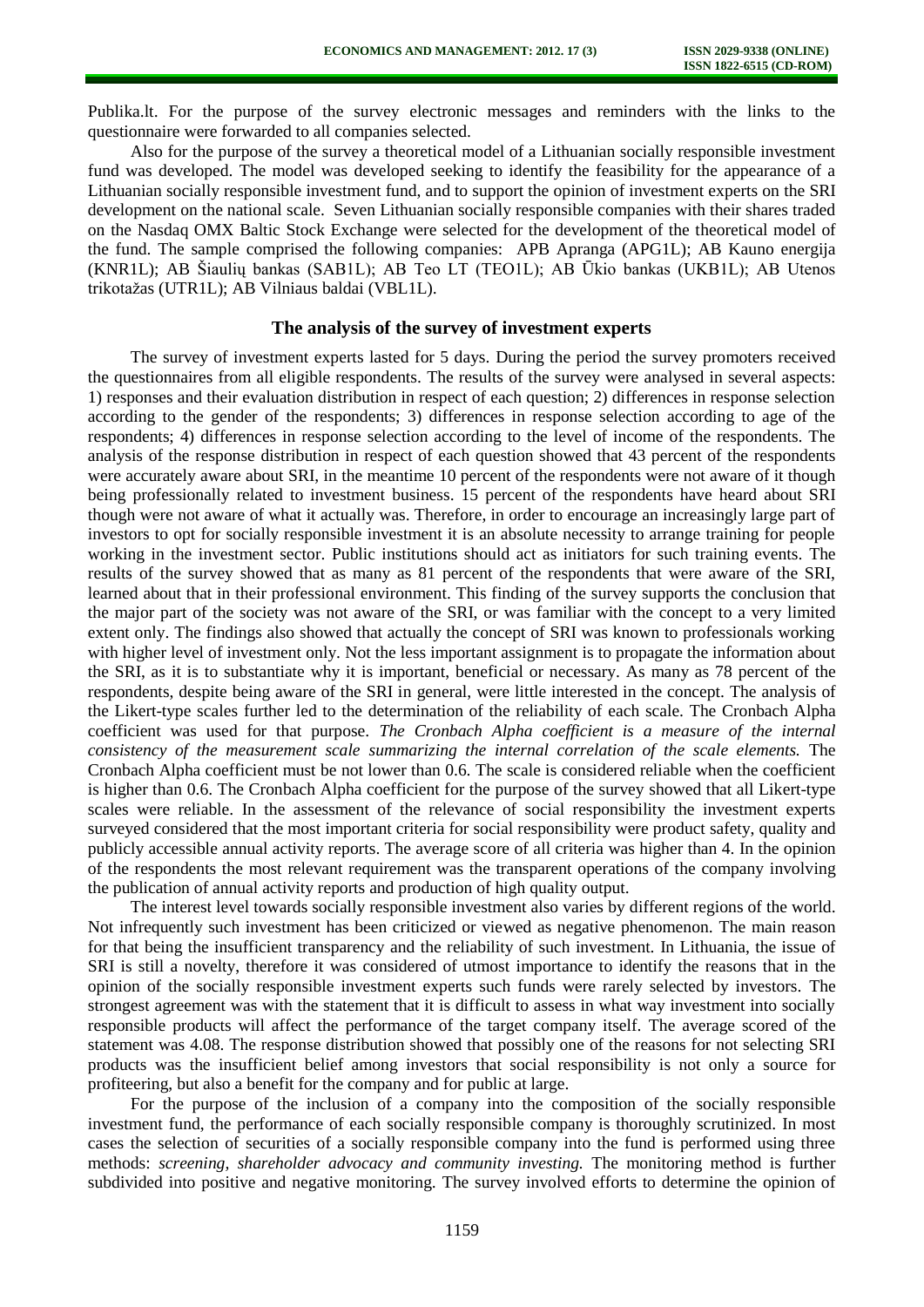investment experts about each of the methods presented. Response averages were estimated for the purpose of the assessment of the response results. The most interesting method was considered the following: "The funds investing only into companies of certain sectors or the companies promoting best practices: renewable energy sources, reduction of emissions of toxic gasses". Interestingly, although the most interesting was considered the method under which the funds select companies that promote best practices in environmental pollution reduction, for the purpose of the social responsibility criteria they were among the most important. Several factors may be identified as reasons for the conclusion, which would include insufficient knowledge, or somewhat casual attitude towards the SRI.

A comprehensive analysis of all respondents allowed a conclusion that at present any prospects for SRI in Lithuania are assessed by investment experts negatively. The conclusion is fairly supported by an observably insufficient interest into this type of investment, investment is viewed as vehicle to earn, rather than to promote social responsibility or justice. Most investors choose to invest into funds that are not socially responsible but rather ensure a higher rate of return. Only 28 percent of the respondents indicated they would invest into a socially responsible fund with a lower rate of return, while 72 percent of investors admitted they would opt for a fund that is not designated as socially responsible, but rather ensuring a higher rate of return. However, the future prospect is to be assessed with some positivity – most investors indicated that in the future, when selecting a financial product, they intend to take into account the criteria of SRI. When examining the situation in Lithuania, the respondents noted insufficient information available in the country on the SRI, and, in their opinion, a Lithuanian socially responsible fund would not be a success.

By examining the differences in selected answers by the gender of the respondents, several differences were identified in respect of the assessment by males and females. What concerned the socially responsible criteria, women would find it very important to access the public information on socially responsible activities of the company, while product safety was a more important criterion for men. For women in general the socially responsible investment was more interesting and more relevant than for men. A much larger share of women claimed that in the future, for the purpose of selecting financial products, they intended to take into account the socially responsible investment criteria of the product. For men the socially responsible investment was less attractive than for women. The results actually supported the findings of a number of surveys carried out globally to the effect that the larger part of the investment community is women, in most cases single, younger, less rich but more educated than their colleagues that do not invest into socially responsible investment funds (Junkus & Berry, 2010). The examination of the survey results in the other two aspects referred to previously did not reveal any statistically material differences in the assessments.

## **The analysis of the theoretical model of a Lithuanian socially responsible fund**

The objective assessment of the feasibility of a Lithuanian socially responsible fund requires not only the survey of persons working with investment, but also a development of a theoretical model of such a fund that would reflect the actual situation in the market. Thus, several such model funds were compiled from the earlier selected companies whose shares were traded on the Nasdaq OMX Vilnius Stock Exchange. With a view to analysing the most recent data and obtaining the most reliable findings, the composition of the fund included only the socially responsible companies meeting the following criteria: *companies whose shares were publicly traded on the Exchange for not less than 3 years; companies the trading in whose shares was neither restricted not suspended*. Based on the criteria defined seven socially responsible companies were selected. Since the selected socially responsible companies represented the sectors that were sufficiently different, and having in mind that only AB Šiaulių bankas and AB Ūkio Bankas were representing the same financial sector, three different fund models were compiled: *1) the shares of all companies in the fund equal; 2) the shares of all sectors in the fund are equal; 3) the share of the company equities is established by performing the optimization of the fund.* The analysis of the data showed that the liquidity of the equity market in Lithuania is sufficiently low, and in order to obtain correct data, it was not efficient to analyse the price fluctuation on a daily basis. For this reason while performing the computations an assumption was made that the price movement will be observed on a quarterly basis starting from 1 January 2009. All fund models were compared according to their standard deviation, a fixed target return of 9 percent, and the Sharpe ratio (Kancerevyčius, 2006). When compiling a fund it is important to be aware of a risk-free market yield. This indicator is most often defined as the national bond yield. This indicator shows the return the investor could receive by investing into risk-free assets. Since the socially responsible fund was composed of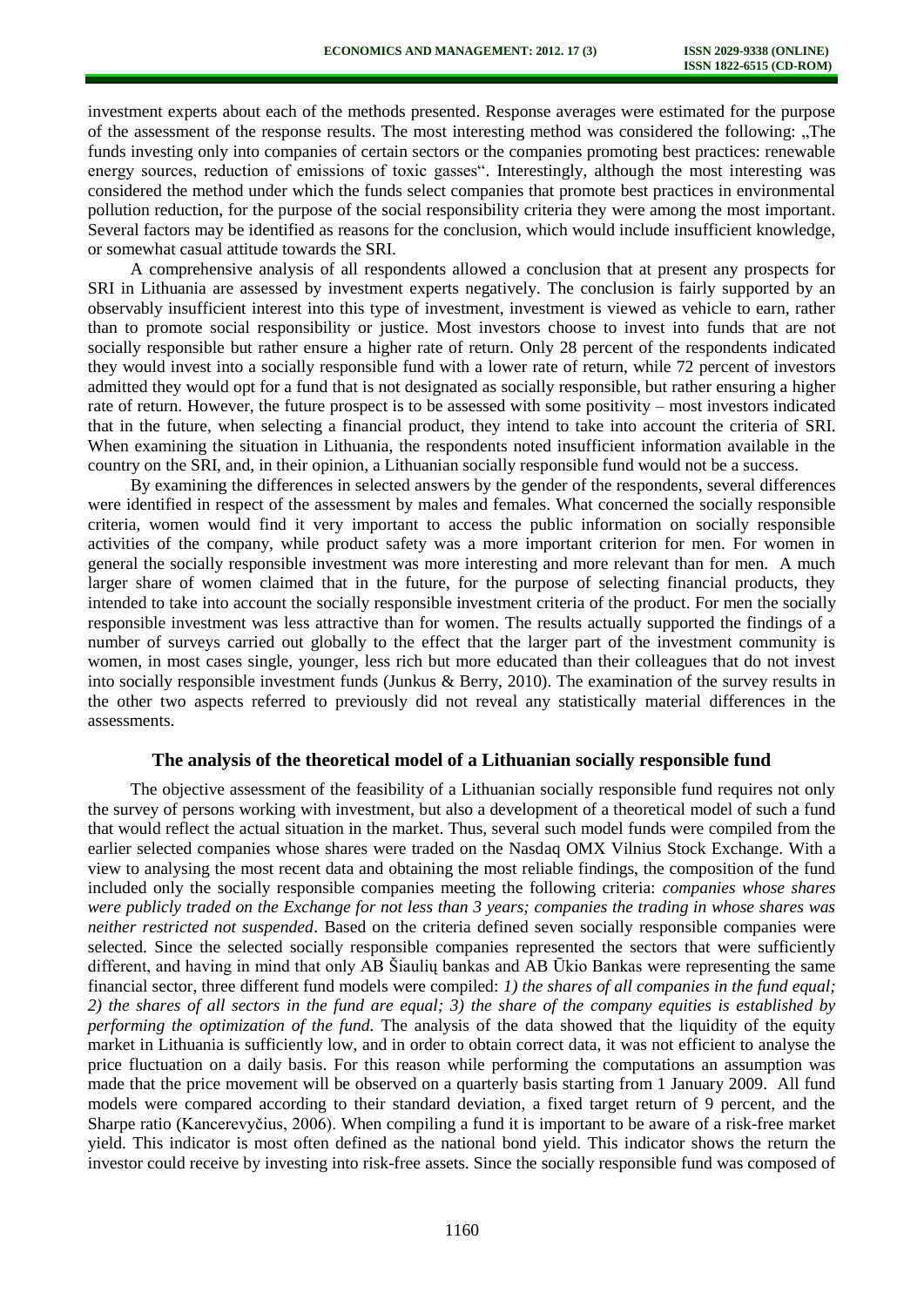Lithuanian companies only, Lithuanian government securities were also included that at the time concerned yielded about 2.5 percent (DnB Nord, 2011).

When compiling the first model of the fund it included equities of all companies concerned in equal shares. Such a model is not applicable in practice; however, in this particular case the model was simulated for the purpose of its comparison with the optimized fund model. First, the analysis involved the computation of the standard deviation of the company prices and their correlation (Table 2).

| Company      | <b>Standard</b><br>deviation | <b>APG1L</b> | <b>KNR1L</b> | <b>SAB1L</b> | <b>TEO1L</b> | UKB1L   | UTR1L   | <b>VBL1L</b> |
|--------------|------------------------------|--------------|--------------|--------------|--------------|---------|---------|--------------|
| <b>APG1L</b> | 33.56%                       | 100.00%      | 39.31%       | 75.29%       | 90.24%       | 84.93%  | 72.40%  | 32.69%       |
| <b>KNR1L</b> | 14.09%                       |              | 100.00%      | 54.55%       | 50.29%       | 26.65%  | 39.61%  | $-4.38%$     |
| <b>SAB1L</b> | 20.53%                       |              |              | 100.00%      | 83.48%       | 73.71%  | 92.54%  | $-8.43%$     |
| <b>TEO1L</b> | 22.11%                       |              |              |              | 100.00%      | 91.06%  | 73.48%  | 1.81%        |
| UKB1L        | 29.00%                       |              |              |              |              | 100.00% | 63.40%  | 3.15%        |
| UTR1L        | 32.25%                       |              |              |              |              |         | 100.00% | 0.53%        |
| <b>VBL1L</b> | 26.10%                       |              |              |              |              |         |         | 100.00%      |

**Table 2**. The standard deviation of the company prices and the price correlation in percent

The computations performed showed the largest standard deviation in respect of APB Apranga, and the lowest – AB Kauno energija. Thus, when purchasing equities of APB Apranga, the share price fluctuations may be most tangible, and the probability of gain or loss of the funds invested also largest. In the meantime, the low standard deviation of AB Kauno energija could be caused by the insufficient liquidity of the company. The computations performed showed that the standard deviation of the fund model was equal to 19.29 percent, which supported the conclusion that any diversification of the fund leads to its lower risk. The comparison of the correlation of the companies showed that in as many as 12 pairs, the prevailing correlation was medium or strong positive, that the Lithuanian market is small, and the diversification of the fund would not lead to any more significant reduction in risk. In order to verify whether the fund model would be beneficial to investors, a Sharpe ratio was computed. The index shows the ratio between additional return and the related risk. The larger is the Sharpe ratio, the more attractive is the fund to investors. The index was calculated by using the formula as defined below (1) (Sharpe, 1994*)*:

*Sharpe ratio = (Portfolio return – Risk free rate of return)/Portfolio standard deviation* (1)

Thus the results obtained showed that the model is not acceptable, since the Sharpe ratio obtained was negative and was equal to -0.0636, which means that the risk assumed by the investor was excessive in relation to the return obtained.

The second model of the fund in which the share of all sectors in the fund is equal showed that the shares of two companies in the portfolio were reduced – only AB Šiaulių bankas and AB Ūkio bankas. For this reason the results obtained were very similar to the model of the first fund model. The standard deviation of the fund decreased to 18.89 percent only, and the Sharpe ratio improved to -0.058. The standard deviation was reduced by insignificantly, the Sharpe ration remained negative, therefore this fund model was not further examined.

For the purpose of the optimisation of the fund, the authors chose the Markowitz model. The model is a classical model of a financial instrument portfolio. The model was named after its author Harry Max Markowitz. In 1954, the article published by the researcher offered the first ever definition of an efficient portfolio and a risk calculation method. Since the socially responsible investment fund was composed by reducing the risk, it involved the computation as to proportions of the distribution of the companies in the fund. The risk mitigation computations were performed by using the portfolio standard deviation formula (2) and the target earnings formula (3) (Kancerevyčius, 2006):

$$
\sigma_p^2 = \sum_{i=1}^{i=n} \sum_{j=1}^{j=n} W_i W_j \sigma_{ij}
$$
 (2)

$$
ER_p = \sum_{i=1}^{i=n} W_i ER_i \ge ER
$$
 (3)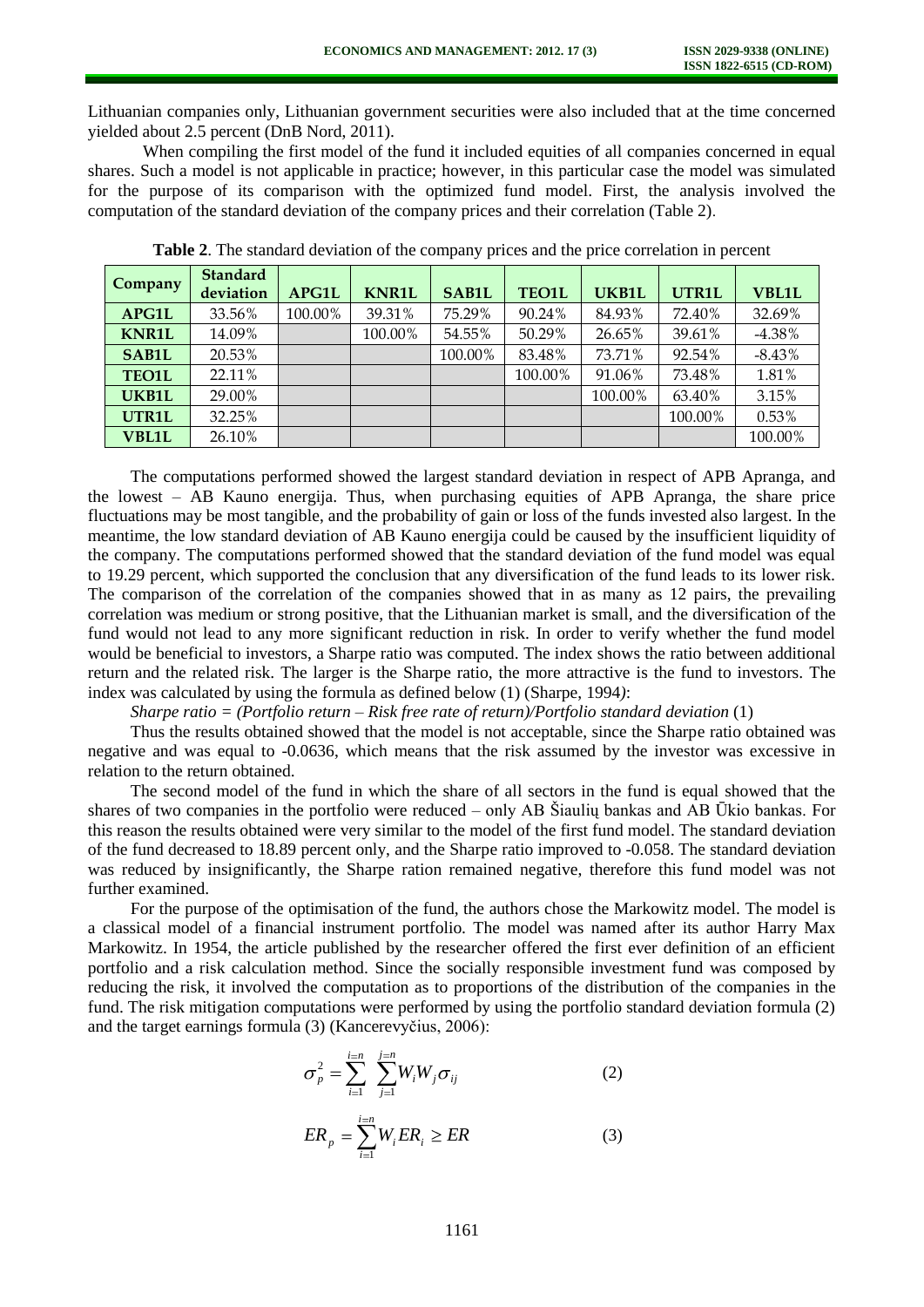where  $\sigma_n^2$  $_p^2$  - portfolio standard deviation; n- number of financial instruments in the portfolio; W – share of a financial instrument in the portfolio; ER – target return.

The risk mitigation computations showed that the largest share of the optimal portfolio was represented by two companies: AB Vilniaus baldai - 47.62 percent, and AB Teo LT - 27.34 percent. The share in the fund represented by other companies was below 10 percent (APG1L - 8.29 percent; KNR1L - 0.66 percent; SAB1L - 8.44 percent; UKB1L - 2.01 percent; UTR1L - 5.63 percent). The standard deviation of the fund decreased to 17.35 percent, and the Sharpe ratio became positive and equal to 0.35.

The analysis of the results of the fund was followed by the analysis of the fund's performance in 2009- 2011. The findings of the analysis were summarized in Fig. 1.



**Figure 1.** Fund performance development in 2009-2011, in percent (12.12.2011) *Source:* designed by the authors using statistical data of Nasdaq OMX Vilnius Stock Exchange

The generalization of the surveys of the possibilities for the appearance of a socially responsible investment fund in Lithuania led to a conclusion that in theory, such fund could exists. Nevertheless, it is important to note that within the structure of the optimal theoretical fund model three fourths of the fund are represented by shares of two companies only. Under these conditions such fund loses its practical meaning for the reasons presented below. The principal objective of an investment fund to generate certain return at the lowest possible risk, and in view of the specifically low diversification of the fund units, the principal underlying objective of the fund is lost and additional costs incurred. Investment into an investment fund involves the fund management fees and the commission fee for the acquisition of fund units, and the costs in these cases are larger than purchasing shares directly from the company. The results obtained were to an extent affected by the fact that the Lithuanian stock exchange is small and insufficiently liquid, therefore there is a strong positive correlation between numerous shares, and the inclusion of such companies into a socially responsible fund has little or no effect in terms of the risk mitigation.

#### **Conclusions**

In the course of the past several years the market for SRI has been rapidly expanding. The global financial crises affected the market too, however, any more tangible negative effect was recorded only in respect of a minor part of socially responsible investments, while the major part of SR funds remained return generating even under financial crisis conditions. The SRI market most expanded in Europe. The market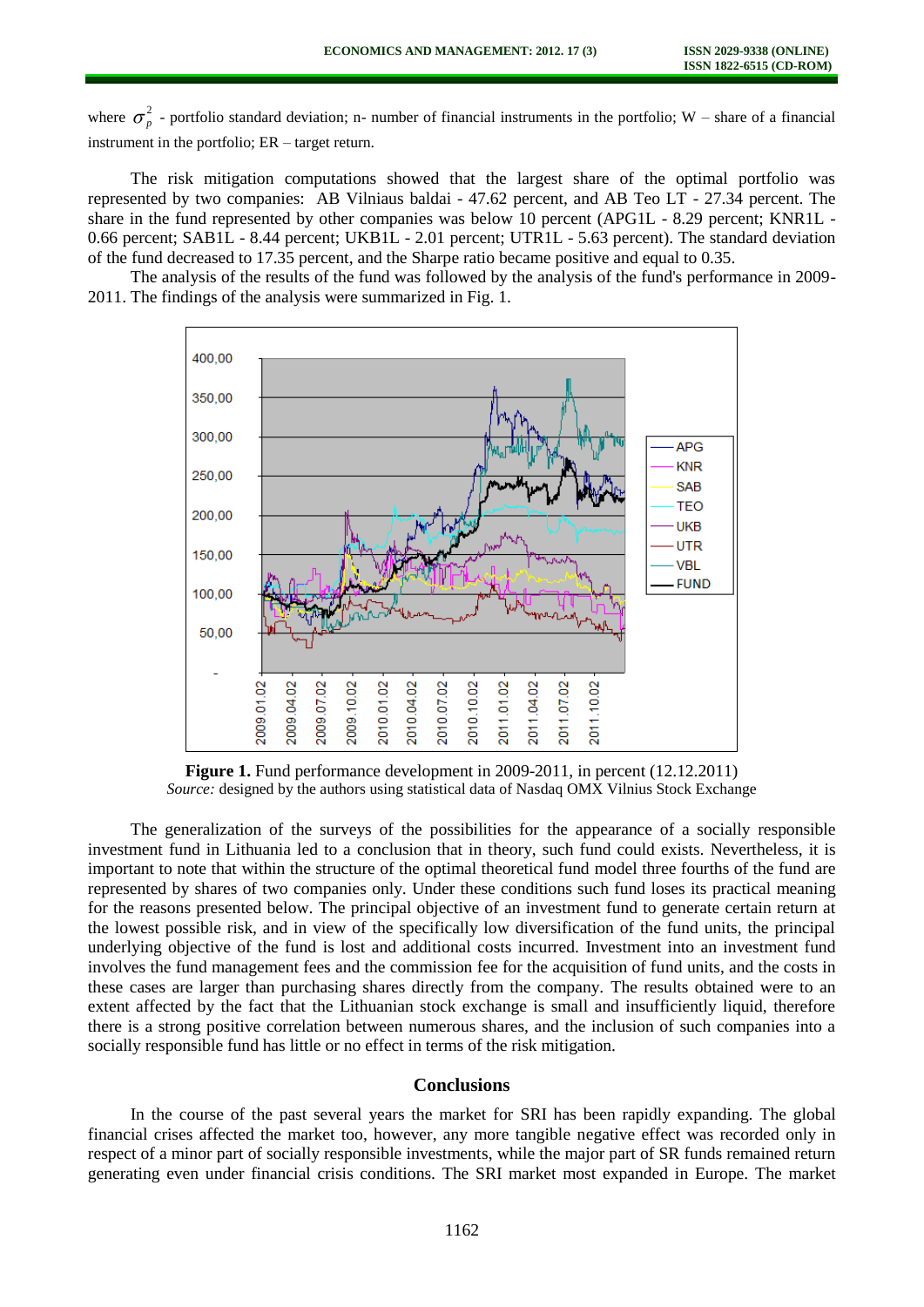remains also little interest to institutional investors, although in Europe the SRI investment is increasingly gaining popularity among private investors. It is probable, that the growing awareness among institutional and private investors will maintain the grown in the demand for socially responsible investment products. There is a new type of the SRI that is steadily becoming increasingly influential, i.e., socially responsible investment with religious - ethnic requirements.

The analysis of the current status in relation of the SRI in Lithuania showed that the national investment market is quite small with a limited number of companies traded on the OMX Baltic Stock Exchange. In order to facilitate the appearance in the country of socially responsible funds and the demand for socially responsible investment it is absolutely necessary to further education specialists in the investment area and a more active promotion of a socially responsible business. This requires a significant interference on the part of the State, in addition to more extensive information and increase of awareness on the part of the public using all possible media.

The findings of the survey carried out showed that although the criteria of SRI and the methods are of interest to investment experts, majority of the respondents were hardly interested in the SRI, and most investors would opt for a more profitable fund, and return remains the main criterion for the selection of an investment vehicle. The analysis of the data also showed that the majority of the respondents happen to learn about the socially responsible investment in their professional activities or while studying, which shows that the issue of the SRI is an object of discussion only among investment specialists, while the major part of the society happen to learn about the SRI only accidentally and provided they have certain beliefs. The findings of the survey also showed exclusively negative views of investment experts in respect of prospects for a Lithuanian socially responsible fund, and supported the findings that SRI is of no interest to Lithuanian investors, it is not sufficiently promoted by the State and in general there is sufficient lack of information on the subject.

The survey involved the development of a theoretical model of a Lithuanian socially responsible fund, the purpose whereof was to supplement the findings of the survey by computing a possible rate of investment of the fund. Three models were selected with a view to comparing several possible options of a socially responsible fund: *identical share of equities of all companies in the fund; identical share of all sectors in the fund, and an optimised version of the fund.* In the first two cases it was concluded that the fund risk is excessive in view of the 9 percent return target. This was also supported by the negative Sharpe ratios. The composition of the optimised fund model showed that nearly three quarters of the fund would be accounted for by equities of two companies only, while the share of other companies in the fund would remain below 10 percent. Such fund becomes irrelevant, as the yield is generated from two companies only, while other companies included therein become redundant. This is mainly caused by a very limited volume of the market, low liquidity of most of the shares and the strong positive correlation between shares. The situation could be improved only where a larger number of socially responsible companies would place their share issued and would attract larger numbers of investors. Currently the situation in the market is not favourable for the appearance of a Lithuanian socially responsible fund. A more acceptable option would be to invest into individual socially responsible companies.

#### **References**

- 1. AB DNB bankas (2011). Vertybinių popierių kotiruotės. Retrieved December 29, 2011, from: <http://www.dnb.lt/lt/naudinga-informacija/vertybiniu-popieriu-kotiruotes/>
- 2. Deutsche Bank Research (2010). Responsible Investments: A new investment trend here to stay. Retrieved February 10, 2012, from:<http://www.banking-on-green.com/docs/PROD0000000000259180.pdf>
- 3. [Jaufeerally,](http://www.springerlink.com/content/?Author=Reza+Zain+Jaufeerally) R. Z. (2011). Islamic Banking and Responsible Investment: Is a Fusion Possible? Responsible Investment in Times of Turmoil. Business Ethics, 31, 151-163.
- 4. Junkus, J. C., & Berry T. C. (2010). The demographic profile of socially responsible investors. Managerial Finance, 36, 474-481.
- 5. Kancerevyčius, G. (2006). Finansai ir investicijos (p. 270, 333). Kaunas: UAB "Smaltijos" leidykla.
- 6. *NASDAQ OMX* (2011). Baltijos akcijų prekybos sąrašai. Retrieved December 29, 2011, from: <http://www.nasdaqomxbaltic.com/market/?pg=mainlist&lang=lt>
- 7. Nilsson, J. (2009). Segmenting socially responsible mutual fund investors. International Journal of Bank Marketing, 27, 5-31.